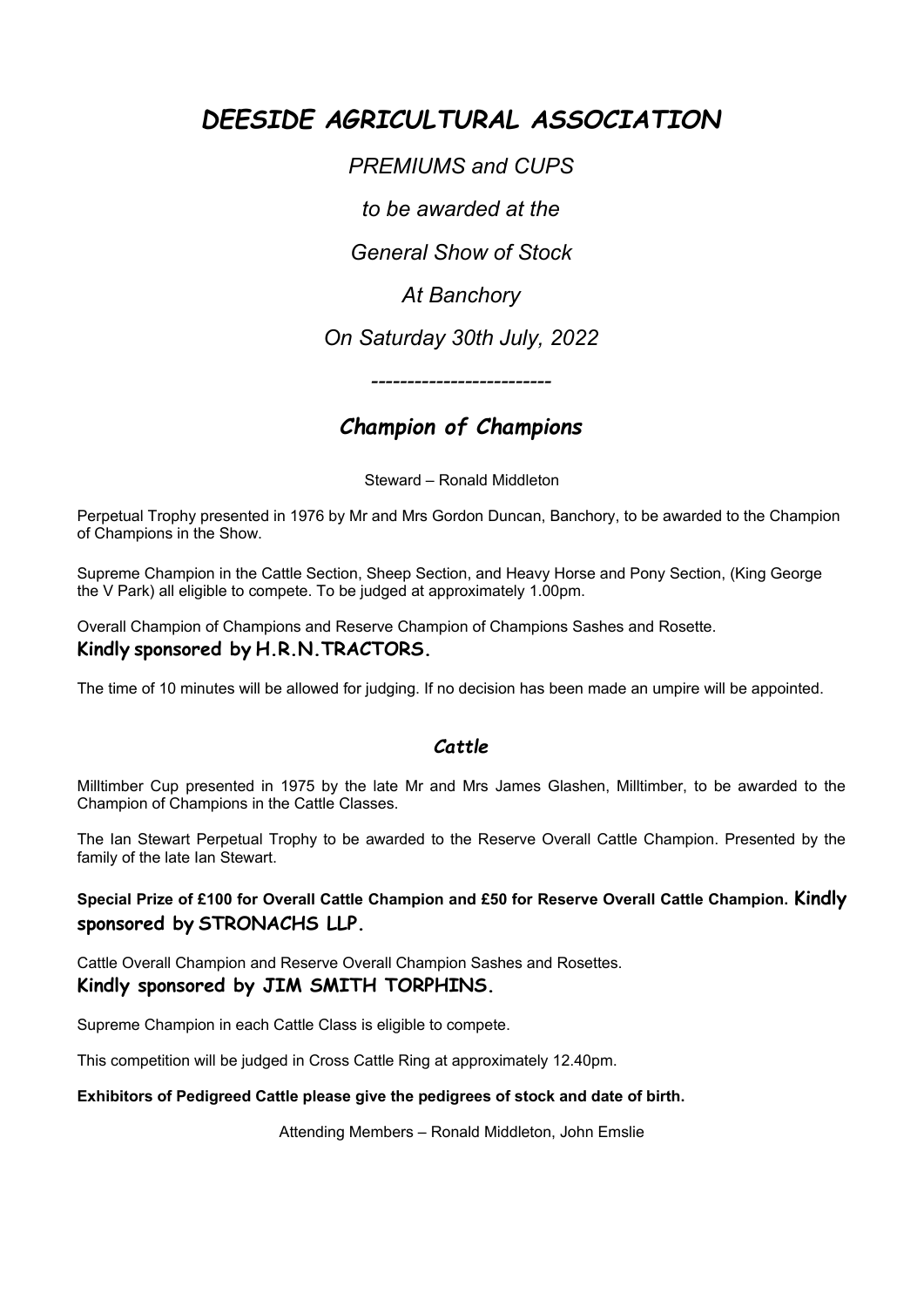## *INTERBREED CHAMPION*

Group of 3 Led Beef Animals from one exhibitor

Attending Member – Jim Smith

## *Kindly sponsored by JAMES MILNE, CHARTERED ACCOUNTANTS*

Aberdeen & Northern Marts Trophy presented to the Champion Interbreed Group of Three

The Wilson Trophy presented by I & J Wilson, Torphins for the Reserve Interbreed Group of Three

1<sup>st</sup> £100, 2<sup>nd</sup> £75, 3<sup>rd</sup> £50, and £25 for all other entries in this section.

NOTE: All Cattle must be from Accredited Herds (see Rule 10).

## *YOUNG HANDLERS CLASS*

Attending Member – Duncan Warnock

Special Prizes -  $1^{st}$  £10,  $2^{nd}$  £5,  $3^{rd}$  £5,  $4^{th}$  £5

## *Kindly sponsored by ERNEST CHRISTIE, FETTERCAIRN*

Trophy for junior stock handler presented by the late W G Deans, Torphins.

#### Class

1. YOUNG HANDLERS CLASS FOR ANYONE AGE 14 YRS TO 18 YRS, FOR ALL BREEDS.

2. YOUNG HANDLERS CLASS FOR ANYONE AGE 10 YRS TO 13 YRS, FOR ALL BREEDS.

Each handler should be accompanied by an experienced stockperson.

Must be age stated on Show Day

#### *Entries will NOT be accepted on Show Day*

## *ABERDEEN ANGUS CATTLE*

Attending Member – Grant Milne

## **Kindly sponsored by BLACKADDERS**

Premiums – 1st £25, 2<sup>nd</sup> £20, 3<sup>rd</sup> £15, 4<sup>th</sup> £10

#### Class

- 3. BULL, 2 YEARS OLD AND OVER
- 4. BULL, BORN BETWEEN 1st AUGUST 2020 AND 31st JULY 2021
- 5. COW, ANY AGE
- 6. HEIFER, BORN BETWEEN 1st AUGUST 2019 AND 31st JULY 2020
- 7. HEIFER, BORN BETWEEN 1st AUGUST 2020 AND 31st JULY 2021
- 8. BULL CALF BORN ON OR AFTER 1<sup>st</sup> AUGUST 2021
- 9. HEIFER CALF BORN ON OR AFTER 1<sup>st</sup> AUGUST 2021

**Special Prizes of £60 for Champion Aberdeen Angus and £40 for Reserve Champion Aberdeen Angus.**

**Special Prize of a £30 voucher kindly sponsored by NORVITE, INSCH for the Best Pair of Aberdeen Angus from any classes. (Champion excluded).**

Challenge Trophy presented jointly by Duncan Begg, Stonehaven and the late W. G Blackhall, Maryculter for the Champion Aberdeen Angus.

Champion Aberdeen Angus will be awarded a commemorative medal by the Aberdeen Angus Society (in the event of 15 or more entries).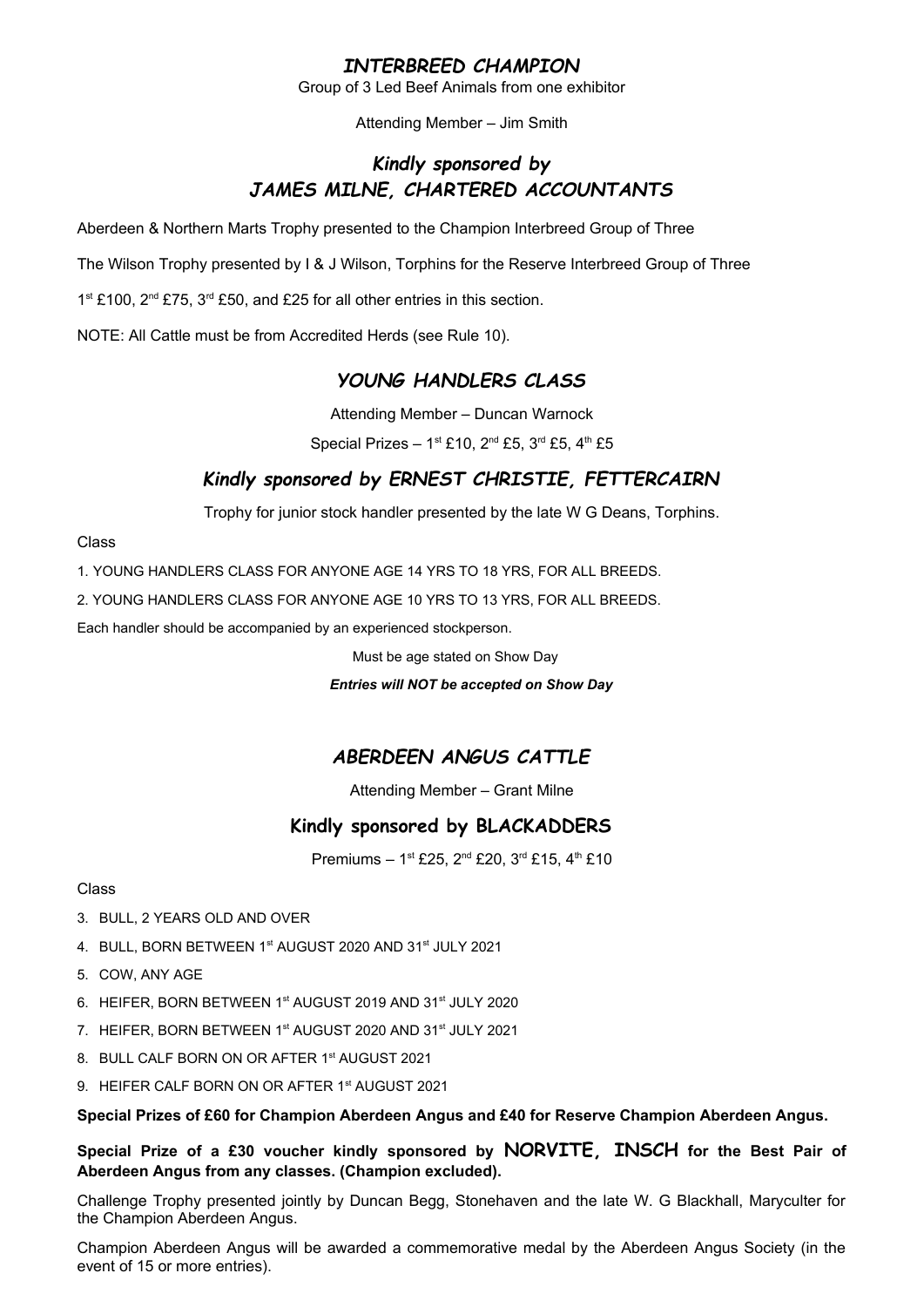Challenge Trophy presented by Mr & Mrs Duncan Begg, Stonehaven in 1974 for the Best Group of Aberdeen Angus Cattle in the Show. The Trophy must be won three times (not necessarily in succession) by one exhibitor before being won outright. A group must consist of a Bull (any age), a Cow or Heifer and a Calf (any sex).

Perpetual Shield presented by Harold Murray, Turriff to be awarded to the Best Animal in the Aberdeen Angus Section of Opposite Sex to Champion.

Aberdeen Angus Society Tartan Sash for Champion and Rosette for Best Animal Bred by Exhibitor

## *CHAROLAIS CATTLE*

Attending Member – Neil Barclay

Premiums – 1st £25, 2<sup>nd</sup> £20, 3<sup>rd</sup> £15, 4<sup>th</sup> £10

Class

10. BULL, 2 YEARS OLD AND OVER

11. BULL, BORN BETWEEN 1st AUGUST 2020 AND 31st JULY 2021

12. COW, ANY AGE

13. HEIFER, BORN BETWEEN 1st AUGUST 2019 AND 31st JULY 2020

14. HEIFER, BORN BETWEEN 1st AUGUST 2020 AND 31st JULY 2021

15. BULL CALF BORN ON OR AFTER 1<sup>st</sup> AUGUST 2021

16. HEIFER CALF BORN ON OR AFTER 1<sup>st</sup> AUGUST 2021

#### **Special Prizes of £60 for Champion Charolais and £40 for Reserve Champion Charolais**

Pittengardner Perpetual Trophy for the Best Group of Three Charolais consisting of a Bull (any age), a Cow or Heifer and a calf (any sex).

Perpetual Silver Salver presented by Neil Massie, Dinnet to be awarded to the Champion Charolais.

Perpetual Trophy presented by Chapman & Frearson for the Best Calf born after 1<sup>st</sup> August 2021.

## *SIMMENTAL CATTLE*

Attending Member – Ian Murray

Premiums – 1st £25, 2<sup>nd</sup> £20, 3<sup>rd</sup> £15, 4<sup>th</sup> £10

Class

17. BULL, 2 YEARS OLD AND OVER

18. BULL, BORN BETWEEN 1st AUGUST 2020 AND 31st JULY 2021

19. COW, ANY AGE

20. HEIFER, BORN BETWEEN 1st AUGUST 2019 AND 31st JULY 2020

21. HEIFER, BORN BETWEEN 1st AUGUST 2020 AND 31st JULY 2021

22. BULL CALF BORN ON OR AFTER 1st AUGUST 2021

23. HEIFER CALF BORN ON OR AFTER 1<sup>st</sup> AUGUST 2021

#### **Special Prizes of £60 for Champion Simmental and £40 for Reserve Champion Simmental.**

Perpetual Trophy presented by the late William Low, Glassel for Champion Simmental won outright by agreement with the donor by James Argo, Methlick and replaced in 1984 by the Argo Trophy by James Argo before he emigrated to Australia.

Champion and Reserve Champion Rosettes presented by the British Simmental Cattle Society Ltd.

Challenge Trophy for Best Group of Three Simmentals consisting of a Bull (any age), a Cow or Heifer and a calf (any sex).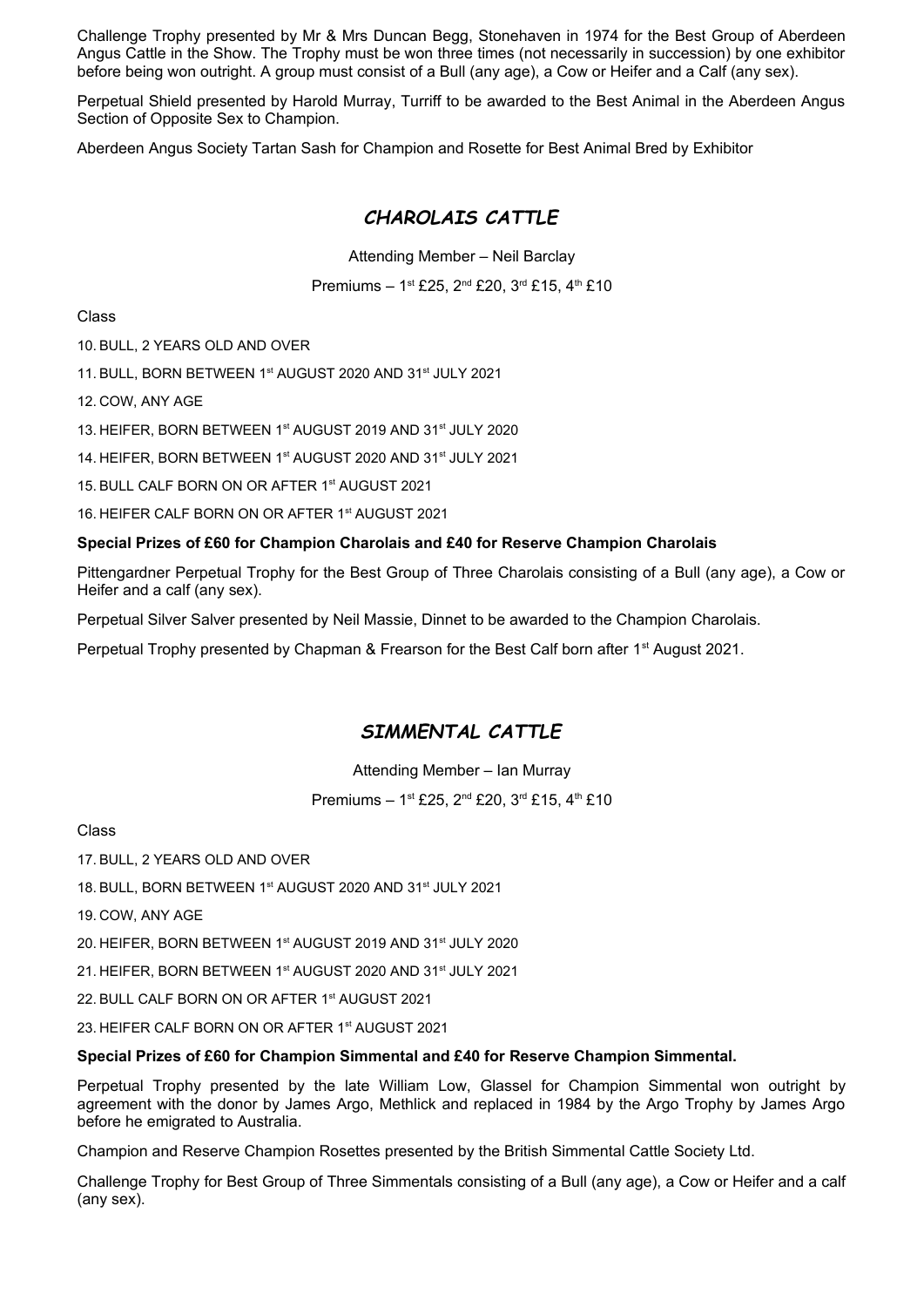## *LIMOUSIN CATTLE*

#### Attending Member – Neil Barclay

Premiums – 1st £25, 2<sup>nd</sup> £20, 3<sup>rd</sup> £15, 4<sup>th</sup> £10

Class

24. BULL, 2 YEARS OLD AND OVER 25. BULL, BORN BETWEEN 1<sup>st</sup> AUGUST 2020 AND 31<sup>st</sup> JULY 2021 26. COW, ANY AGE 27. HEIFER, BORN BETWEEN 1st AUGUST 2019 AND 31st JULY 2020 28. HEIFER, BORN BETWEEN 1st AUGUST 2020 AND 31st JULY 2021 29. BULL CALF BORN ON OR AFTER 1<sup>st</sup> AUGUST 2021 30. HEIFER CALF BORN ON OR AFTER 1st AUGUST 2021

**Special Prizes of £60 for Champion Limousin and £40 for Reserve Champion Limousin.**

Perpetual Trophy donated by the Royal Bank of Scotland for the Champion Limousin.

Champion and Reserve Champion Rosettes presented by the British Limousin Cattle Society.

John and Violet Pirie Cup for the Best Limousin Calf born after 1<sup>st</sup> August 2021.

## *BRITISH BLONDE CATTLE*

## *Kindly sponsored by HUGHES, MACDONALD & DAVIDSON, OPTICIAN*

Attending Member – Rachael Reid

Premiums - 1st £25, 2<sup>nd</sup> £20, 3<sup>rd</sup> £15, 4<sup>th</sup> £10

## Class

31. BULL, 2 YEARS OLD AND OVER

32. BULL, BORN BETWEEN 1st AUGUST 2020 AND 31st JULY 2021

33. COW, ANY AGE

34. HEIFER, BORN BETWEEN 1st AUGUST 2019 AND 31st JULY 2020

35. HEIFER, BORN BETWEEN 1st AUGUST 2020 AND 31st JULY 2021

36. BULL CALF BORN ON OR AFTER 1st AUGUST 2021

37. HEIFER CALF BORN ON OR AFTER 1st AUGUST 2021

**Special Prizes of £60 for Champion British Blonde and £40 for Reserve Champion British Blonde.**

**Special Prize of a £30 voucher kindly sponsored by NORVITE, INSCH for Best Pair of British Blonde from any Classes (Champion excluded).**

Bishopston Trophy presented for the Champion British Blonde.

Sash donated by the British Blonde Society for the Champion.

Quaich presented by Station Garage, Torphins for Best Calf born after 1<sup>st</sup> August 2021.

**All cattle should be registered as pedigree with the British Blonde Society.**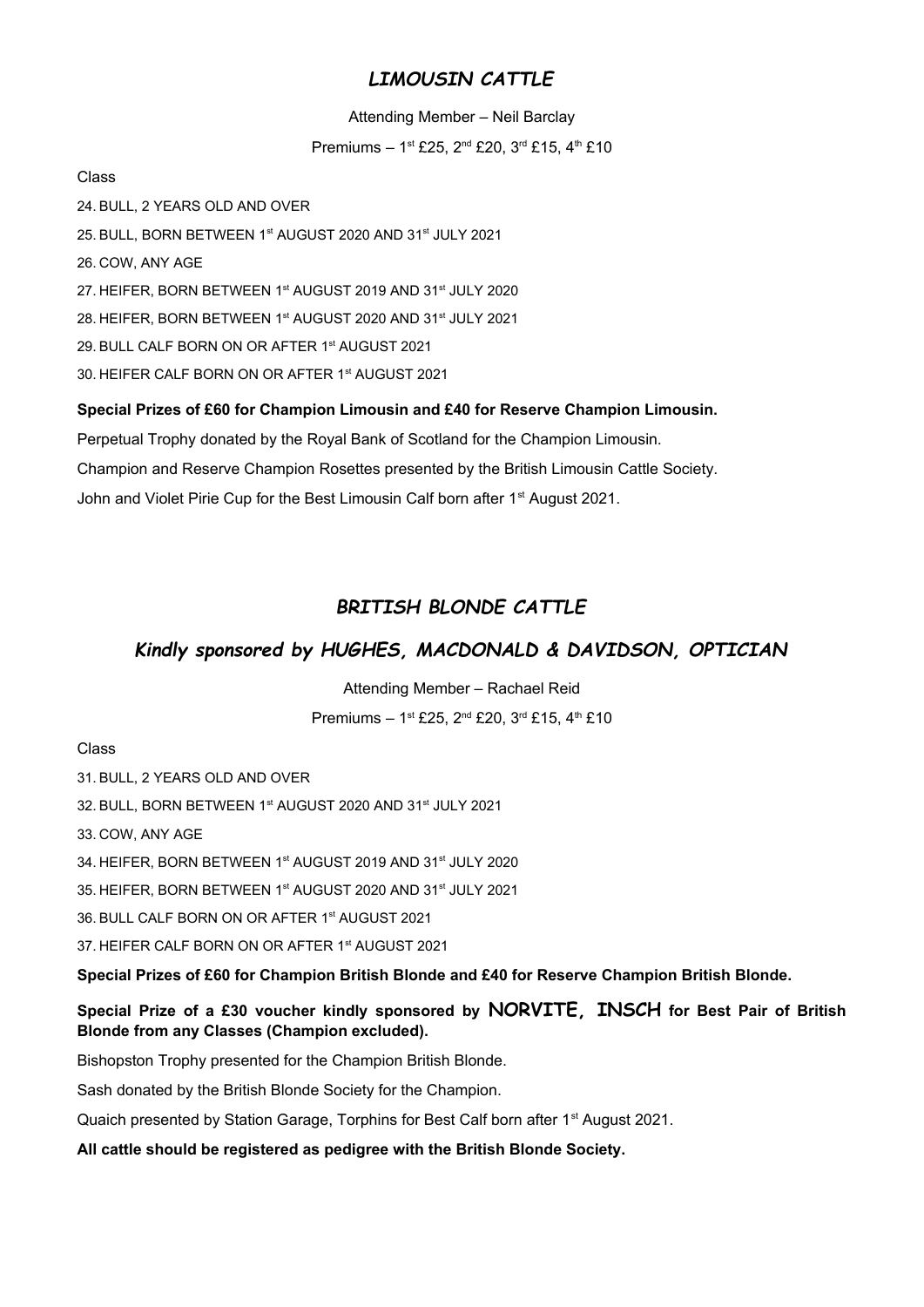## *HIGHLAND CATTLE*

## *Kindly sponsored by FRAMOR MOTOR MECHANICS, BANCHORY*

Attending Member – Chris Taylor

Premiums - 1<sup>st</sup> £25, 2<sup>nd</sup> £20, 3<sup>rd</sup> £15, 4<sup>th</sup> £10

#### Class

38. BULL, 2 YEARS OLD AND OVER

39. BULL, BORN BETWEEN 1st AUGUST 2020 AND 31st JULY 2021

40. COW, ANY AGE

41. HEIFER, BORN IN 2019

42. HEIFER, BORN IN 2020

43. HEIFER, BORN IN 2021

44. CALF, ANY SEX BORN IN 2022

Females entered in the Appendix Register of the Highland Cattle Herd Book either Appendix B or Appendix A are eligible for entry and are identified by the letter "B" or "A" tattooed in the ear or written in waterproof ink on an ear tag.

**Special Prizes of £60 for Champion Highland and £40 for Reserve Champion Highland.**

**Special Prize of a £30 voucher kindly sponsored by NORVITE, INSCH for Best Pair of Highlands from any classes. (Champion excluded).**

Perpetual Trophy presented by Mr and Mrs Robert Melvin, Banchory for the Champion Highland.

Champion Rosette presented by the Highland Cattle Society.

## *BRITISH BLUE CATTLE*

## *Kindly sponsored by BANCON HOMES*

Attending Member – Rachael Reid

Premiums – 1st £25, 2<sup>nd</sup> £20, 3<sup>rd</sup> £15, 4<sup>th</sup> £10

Class

45. BULL, 2 YEARS OLD AND OVER

46. BULL, BORN BETWEEN 1<sup>st</sup> AUGUST 2020 AND 31<sup>st</sup> JULY 2021

47. COW, ANY AGE

48. HEIFER, BORN BETWEEN 1st AUGUST 2019 AND 31st JULY 2020

49. HEIFER, BORN BETWEEN 1st AUGUST 2020 AND 31st JULY 2021

50. BULL CALF BORN ON OR AFTER 1<sup>st</sup> AUGUST 2021

51. HEIFER CALF BORN ON OR AFTER 1<sup>st</sup> AUGUST 2021

**Special Prizes of £60 for Champion British Blue and £40 for Reserve Champion British Blue.**

**Special Prize of a £30 voucher kindly sponsored by NORVITE, INSCH for Best Pair of British Blue from any Classes (Champion excluded).** 

Perpetual Trophy presented by the family of the late William R Kidd for Champion British Blue.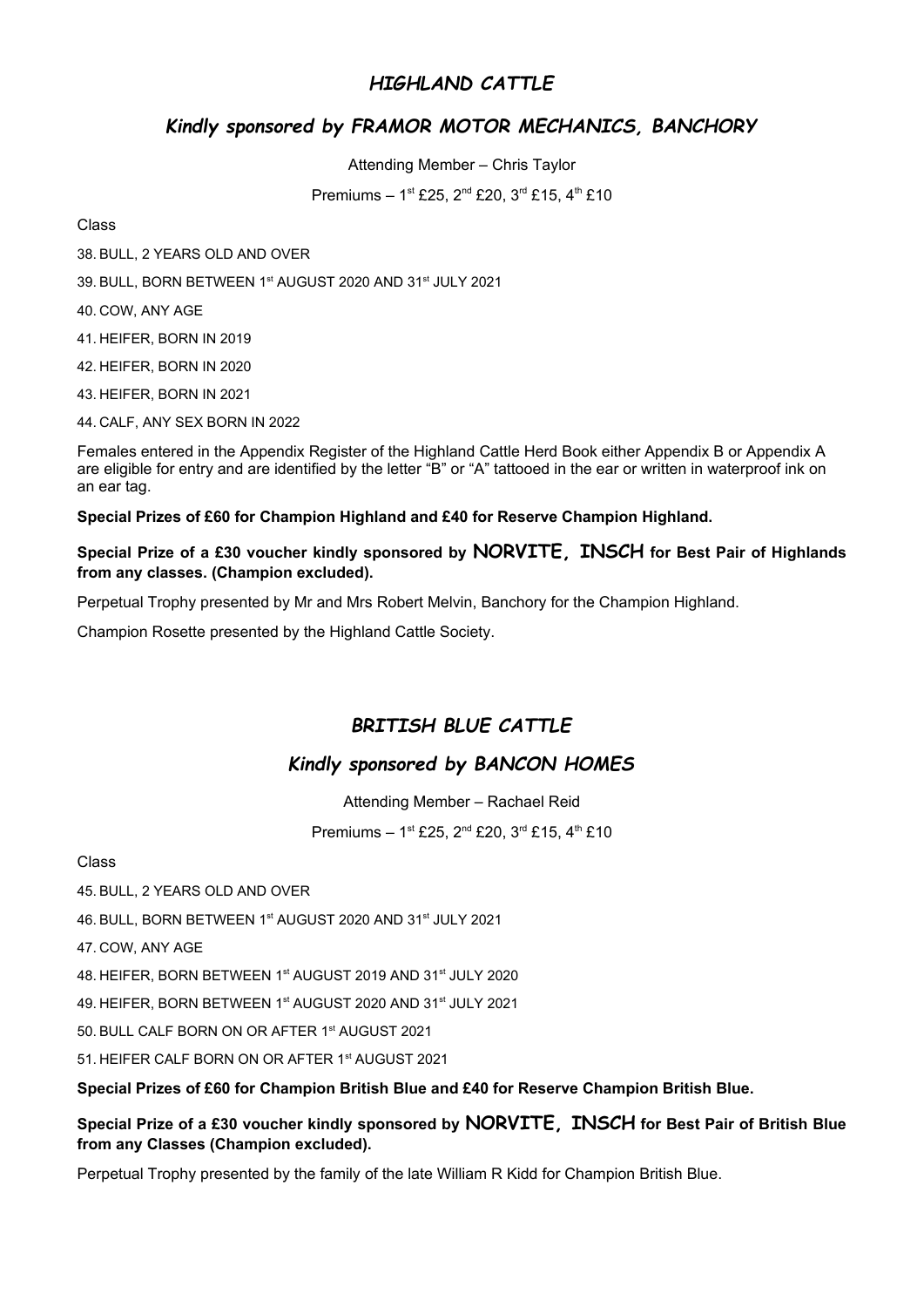

# **INTRODUCING Lochside of Leys**

from award winning homebuilder Bancon Homes

## A SUPERB RANGE OF LUXURIOUS 3, 4 & 5 BEDROOM HOMES IN BANCHORY

## Reserve today from only £315,995

Combining a secluded woodland setting with fantastic amenities close by, our superb Lochside of Leys development is in an enviable location in the heart of Banchory. Here you will discover a beautiful place to live in one of Aberdeenshire's most sought after towns - and enjoy the freedom of a stunning brand new home in this inspiring rural landscape.

Become part of the Bancon Homes family today

Email sales@bancon.co.uk or call 07918 677 891 to speak to our team or arrange an appointment

WWW.BANCONHOMES.COM









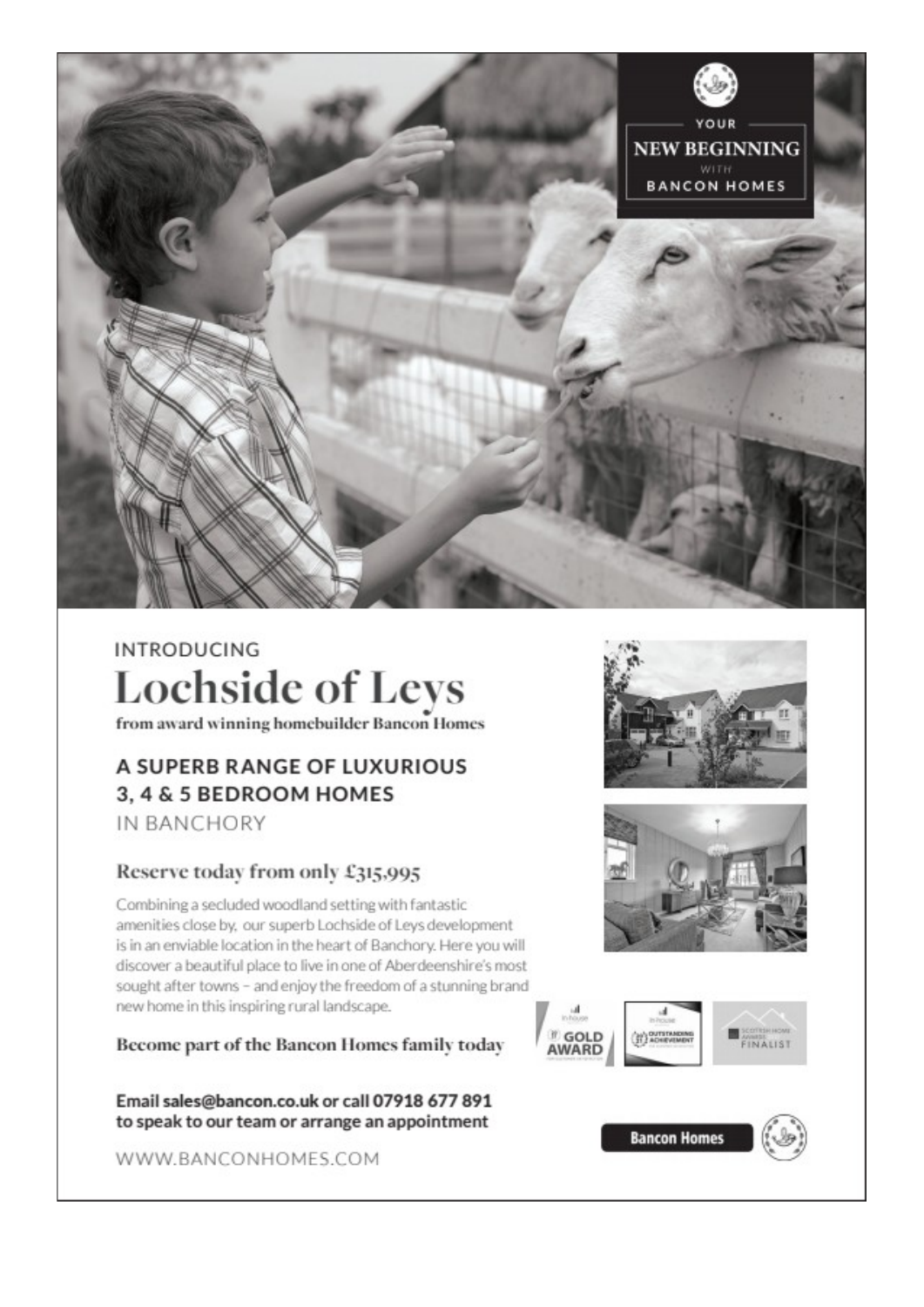## *SALER CATTLE*

Attending Member – Ian Murray

Premiums – 1st £25, 2<sup>nd</sup> £20, 3<sup>rd</sup> £15, 4<sup>th</sup> £10

#### Class

52. BULL, 2 YEARS OLD AND OVER 53. BULL, BORN BETWEEN 1st AUGUST 2020 AND 31st JULY 2021 54. COW, ANY AGE 55. HEIFER, BORN BETWEEN 1<sup>st</sup> AUGUST 2019 AND 31<sup>st</sup> JULY 2020 56. HEIFER, BORN BETWEEN 1st AUGUST 2020 AND 31st JULY 2021 57. BULL CALF BORN ON OR AFTER 1<sup>st</sup> AUGUST 2021 58. HEIFER CALF BORN ON OR AFTER 1<sup>st</sup> AUGUST 2021

## **Special Prizes of £60 for Champion Saler and £40 for Reserve Champion Saler.**

The Darnford Perpetual Trophy for the Champion Saler.

Champion and Reserve Champion Sashes & Rosettes presented by the Saler Cattle Society.

## *SHORTHORN CATTLE*

Attending Member – Ian Murray

Premiums – 1st £25, 2<sup>nd</sup> £20, 3<sup>rd</sup> £15, 4<sup>th</sup> £ 10

#### Class

59. BULL, 2 YEARS OLD AND OVER

60. BULL, BORN BETWEEN 1ST AUGUST 2020 AND 31ST JULY 2021

61. COW ANY AGE

62. HEIFER, BORN BETWEEN 1<sup>ST</sup> AUGUST 2019 AND 31<sup>ST</sup> JULY 2020

63. HEIFER, BORN BETWEEN 1ST AUGUST 2020 AND 31ST JULY 2021

64. BULL CALF, BORN ON OR AFTER 1ST AUGUST 2021

65. HEIFER CALF, BORN ON OR AFTER 1ST AUGUST 2021

**Special prize of £60 for Champion Shorthorn and £40 for Reserve Champion Shorthorn.**

**Special Prize of a £30 voucher kindly sponsored by NORVITE, INSCH for Best Pair of Shorthorns from any Classes (Champion excluded).** 

Christie Trophy presented by Messrs. Christie, Fettercairn for Champion Shorthorn.

Rosette for Best Shorthorn presented by The Beef Shorthorn Cattle Society.

## *ANY OTHER BREED PEDIGREE CATTLE*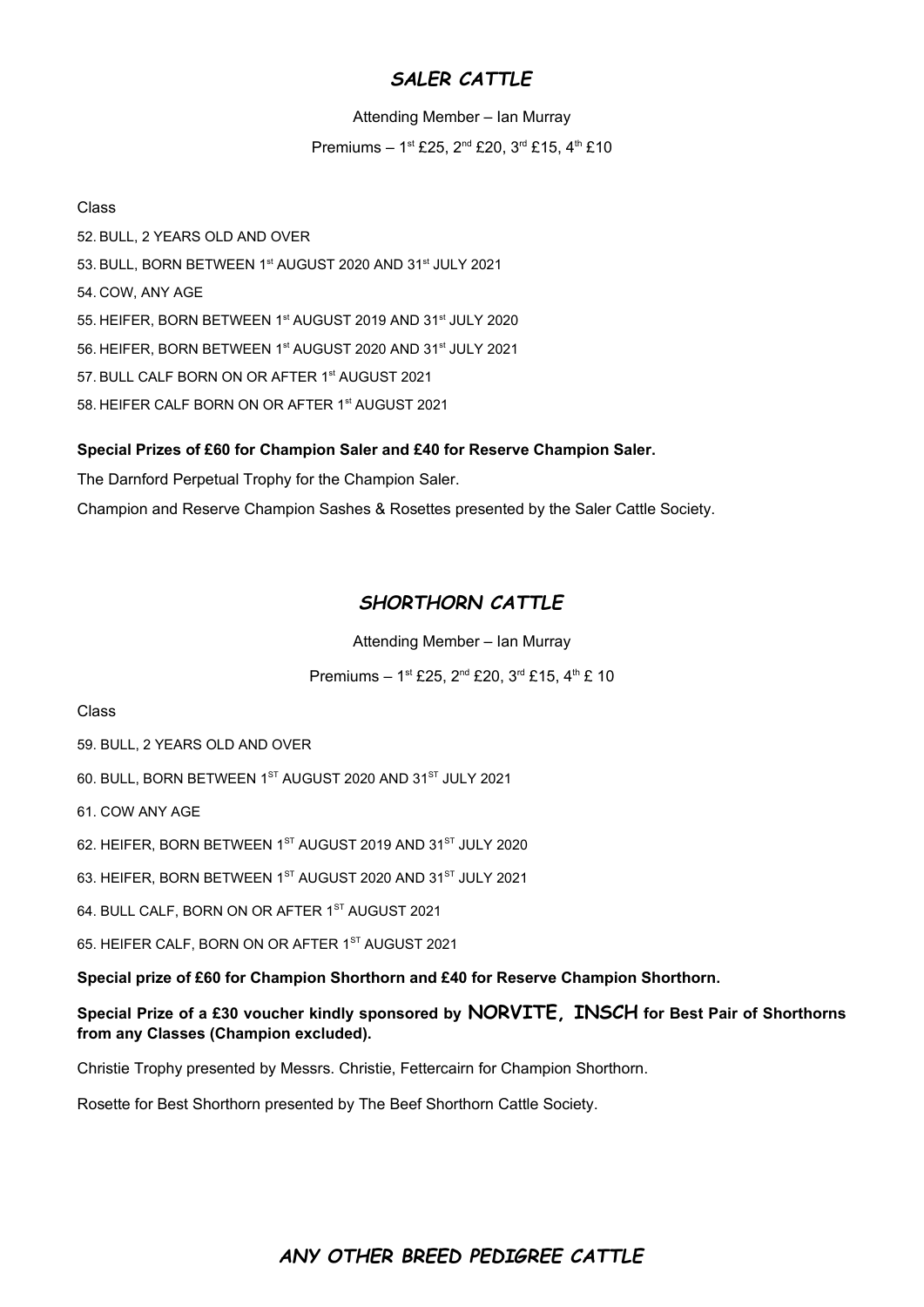#### Attending Member – Neil Barclay

Premiums – 1st £25, 2<sup>nd</sup> £20, 3<sup>rd</sup> £15, 4<sup>th</sup> £10

Class

66. BULL, 2 YEARS OLD AND OVER

67. BULL, BORN BETWEEN 1st AUGUST 2020 AND 31st JULY 2021

68. COW, ANY AGE

69. HEIFER, BORN BETWEEN 1st AUGUST 2019 AND 31st JULY 2020

70. HEIFER, BORN BETWEEN 1st AUGUST 2020 AND 31st JULY 2021

71. BULL CALF BORN ON OR AFTER 1<sup>st</sup> AUGUST 2021

72. HEIFER CALF BORN ON OR AFTER 1st AUGUST 2021

**Special Prizes of £60 for Champion Any Other Breed Pedigree Cattle and £40 for Reserve Champion Any Other Breed Pedigree Cattle.**

**Special Prize of a £30 voucher kindly sponsored by NORVITE, INSCH for Best Pair of Same Breed of Any Other Breed of Pedigree Cattle (Champion excluded).**

Trophy presented by Leonard & Doreen McIntosh, Durris for Champion Any Other Breed Pedigree Cattle.

## *COMMERCIAL CATTLE*

Attending Members – Sandy Milne, Colin Smith, Clair Watson

Please note: All entries except Classes 87 to 92 must be shown on halter.

Premiums – 1st £25, 2<sup>nd</sup> £20, 3<sup>rd</sup> £15, 4<sup>th</sup> £10

Class

73. COW MUST HAVE PRODUCED A CALF SINCE 1st AUGUST 2021

74. TWO YEAR OLD BULLOCK (ANY BREED)

- 75. ONE YEAR OLD BULLOCK (ANY BREED)
- 76. TWO YEAR OLD HEIFER (ANY BREED)
- 77. ONE YEAR OLD HEIFER (ANY BREED)
- 78. SUCKLED BULLOCK CALF BORN ON OR BETWEEN 1<sup>ST</sup> AUGUST 2021 AND 31<sup>st</sup> DECEMBER 2021
- 79. SUCKLED BULLOCK CALF BORN ON OR AFTER 1ST JANUARY 2022
- 80. SUCKLED HEIFER CALF BORN ON OR BETWEEN 1<sup>st</sup> AUGUST 2021 AND 31<sup>st</sup> DECEMBER 2021
- 81. SUCKLED HEIFER CALF BORN ON OR AFTER 1ST JANUARY 2022
- 82. SUCKLED CALF, ANY SEX (NATIVE BREED)

83. YOUNG FARMERS' CLUB SECTION-BULLOCK SHOWN BY YOUNG FARMERS' CLUB MEMBER (18 yrs and under)

- 84. YOUNG FARMERS' CLUB SECTION-HEIFER SHOWN BY YOUNG FARMERS' CLUB MEMBER (18 yrs and under)
- 85. YOUNG FARMERS' CLUB SECTION-BULLOCK SHOWN BY YOUNG FARMERS' CLUB MEMBER (19 26 yrs old)
- 86. YOUNG FARMERS' CLUB SECTION-HEIFER SHOWN BY YOUNG FARMERS' CLUB MEMBER (19 26 yrs old)
- 87. CROSS COW WITH SUCKLED BULLOCK CALF AT FOOT (UNHALTERED, SHOWN IN PEN)
- 88. CROSS COW WITH SUCKLED HEIFER CALF AT FOOT (UNHALTERED, SHOWN IN PEN)
- 89. SUCKLED BULLOCK CALF BORN ON OR BETWEEN 1ST AUGUST 2021 AND 31ST DECEMBER 2021 (UNHALTERED, SHOWN IN PEN)
- 90. SUCKLED BULLOCK CALF BORN ON OR AFTER 1ST JANUARY 2022 (UNHALTERED, SHOWN IN PEN)
- 91. SUCKLED HEIFER CALF BORN ON OR BETWEEN 1ST AUGUST 2021 AND 31ST DECEMBER 2021 (UNHALTERED, SHOWN IN PEN)
- 92. SUCKLED HEIFER CALF BORN ON OR AFTER 1ST JANUARY 2022 (UNHALTERED, SHOWN IN PEN)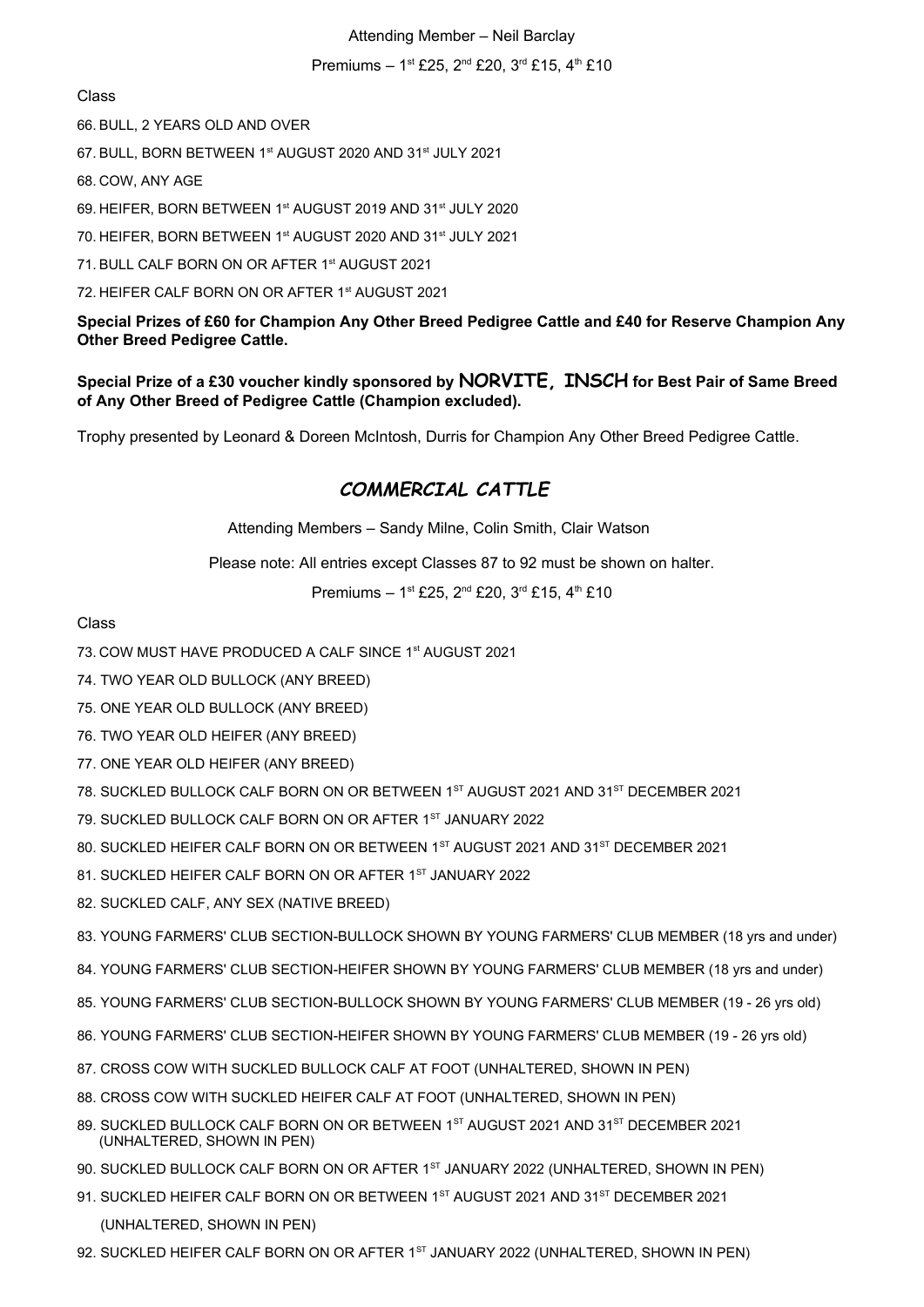93. BEST CALF, ANY SEX, REARED BY JUNIOR STOCKPERSON AGED 16 YEARS OR UNDER TO COMPETE FOR THE ALBERT PATERSON CUP

#### **Special Prizes of £60 for Champion Commercial Cattle and £40 for Reserve Champion Commercial Cattle.**

The Blair Duffton Trophy for Champion in Commercial Cattle Section to be won outright if won 3 times in succession or 4 times altogether. Replaces the James Young Trophy won and represented by Blair in 2016.

Association Trophy for Reserve Champion in Commercial Cattle Section.

Perpetual Trophy presented by Mr and Mrs Stanley Middleton, Alford for Best Cow and Calf from Classes 87 or 88.

Perpetual Trophy presented by the late George B Snowie, Garlogie to be awarded to the Best Bullock in Cross Cattle Section born before 1<sup>st</sup> August 2021.

Perpetual Trophy presented by the late Harry Brown to be awarded to the Best Heifer in Cross Cattle Section born before 1<sup>st</sup> August 2021

Leslie Cup presented by the late Charles Leslie and the late Gordon Leslie for Best Cross Calf born on or after 1st August 2021.

Association Trophy presented for Best Animal in Commercial Cattle Section sired by Continental Bull to be won outright if won 3 times not necessarily in succession.

McIntosh Butcher, Stonehaven Trophy presented by Leonard McIntosh, Durris to be awarded to the Best Butcher's Animal in Commercial Cattle Section.

#### **Special Prize of £20 for Best Group of Three Cross Cattle, £10 for Reserve Group of Three Cross Cattle, £15 for Best Pair of Heifers (Calves included) and £15 for Best Pair of Bullocks (Calves included).**

Challenge Trophy presented by the late Mr and Mrs Black, Brechin for Best Pair of Bullocks (Calves included) from any of the Commercial Classes.

Perpetual Salver presented by Aberdeen & Northern Marts for Best Pair of Cross Cattle.

Perpetual Cup presented by the late A H Bowhill Esq. of Inchmarlo in 1954 for Best Cross Animal bred by Exhibitor.

#### **Special Prizes of £15 and £5 respectively for the Best and Second Best Animals, also £15 for Best Female and £15 for Best Calf any sex from Exhibitor not more than 25 miles from Banchory.**

Low Cup Perpetual Trophy. This Ornamental Cup was won outright by the owner of the Champion Shorthorn in the Years 1912-1914 and represented by his relative the late William Low, Banchory in 1980 for Best Animal from Exhibitor not more than 25 miles from Banchory.

Craiglug Trophy for Overall winner in the Young Farmers Cattle Classes presented by Mr & Mrs J Donald, Durris.

Perpetual Cup presented by the late Albert Paterson, Tarland for Best Calf reared by Junior Stockperson aged 16 years and under.

This Show is a Qualifier for the W.R. Simmers Scottish Beef Supreme Cattle Championship. The final will be held at Keith Country Show on Monday  $8<sup>th</sup>$  August 2022. Champion from each Haltered Beef Cattle Section to qualify. The Final will be divided into 3 Categories:

**\_\_\_\_\_\_\_\_\_\_\_\_\_\_\_\_\_\_\_\_\_\_\_\_\_\_\_\_\_\_\_\_\_\_\_\_\_\_\_\_\_\_\_\_\_\_\_\_\_\_\_\_\_\_\_\_\_\_\_\_\_\_\_\_\_\_\_\_\_\_\_\_\_\_\_\_\_\_\_\_\_\_\_\_\_\_**

| Native Cattle Champion £200      | Reserve Native Champion £100      |
|----------------------------------|-----------------------------------|
| Continental Cattle Champion £200 | Reserve Continental Champion £100 |
| Commercial Cattle Champion £200  | Reserve Commercial Champion £100  |

The Champion from each of these 3 Categories will then compete for the Overall Title of Scottish Beef Supreme Cattle Champion 2022 and a Prize of £300 and Trophy. All Competitors in final to receive a Rosette. No entry fee for this Championship.

Exhibitors wishing to enter the Championship, may also compete in breed classes at Keith Country Show, provided their entries are received by 26<sup>th</sup> June 2022. Only entries for the Scottish Beef Cattle Championship will be accepted after this date.

Schedule and Entry Forms will be available to download at [www.keithshow.org.uk](http://www.keithshow.org.uk/)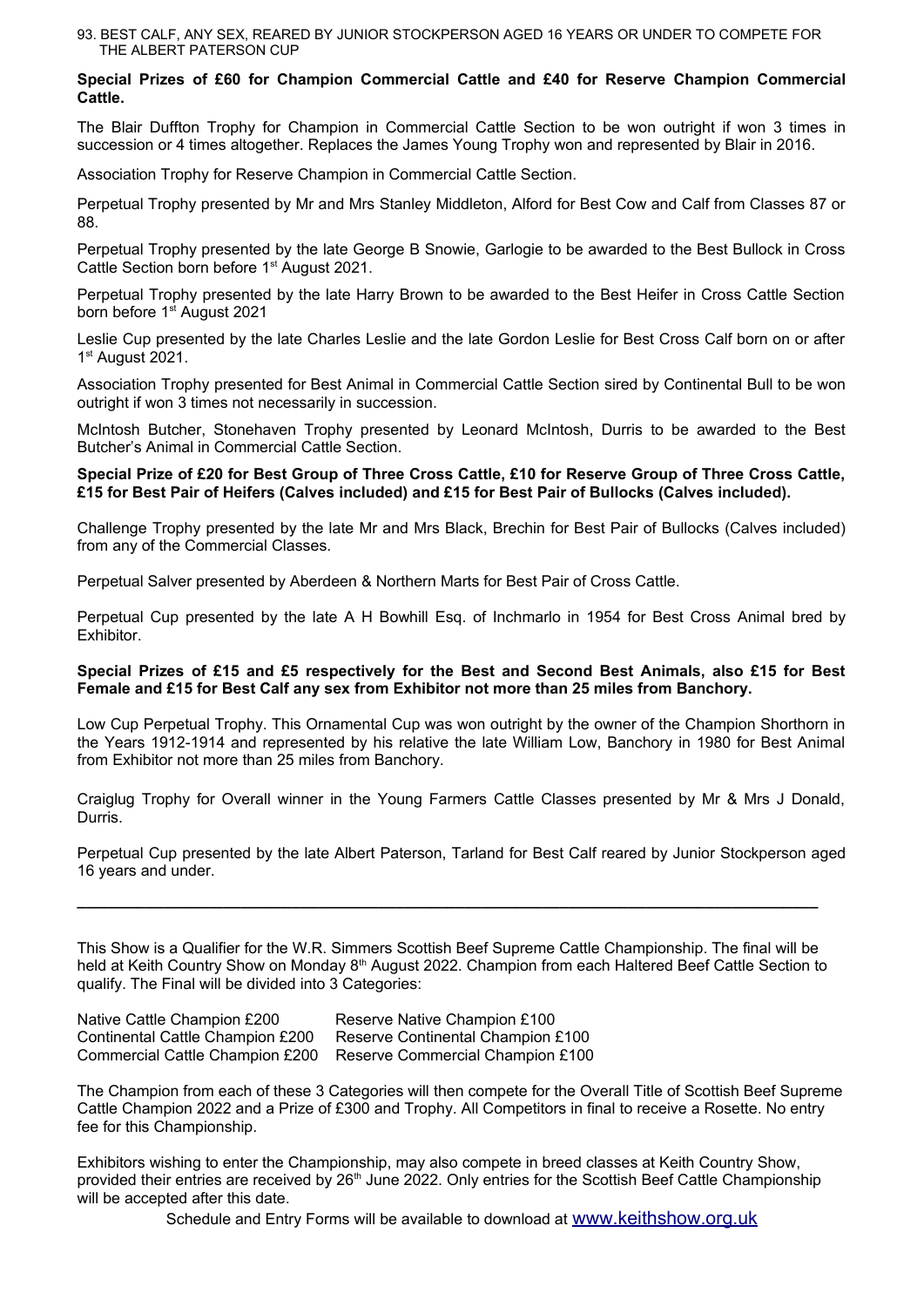## *CARCASE COMPETITION*

All entries in classes 94 & 95 must be entered in classes 96 & 97

To be held at Scotbeef, Inverurie Ltd on Monday 01<sup>st</sup> August 2022

#### **Prize Money for Carcase Classes**

## **Kindly sponsored by SCOTBEEF INVERURIE LTD**

Attending Members – Kevin Riach, John Emslie & Alex Blackhall

Premiums for Classes 94 and 95 1st £25, 2<sup>nd</sup> £20, 3<sup>rd</sup> £15, 4<sup>th</sup> £12, 5<sup>th</sup> £8

Premiums for Classes 96 and 97 1<sup>st</sup> £25, 2<sup>nd</sup> £20, 3<sup>rd</sup> £15, 4<sup>th</sup> £12, 5<sup>th</sup> £8

Class

94. BULLOCK ON HOOF

95. HEIFER ON HOOF

96. BULLOCK ON HOOK FROM CLASS 94

97. HEIFER ON HOOK FROM CLASS 95

Classes may be split if numbers are too high.

**Special prize of £30 for Champion Carcase on Hoof.**

**Special Prize of £30 for Champion Carcase on Hook.**

**Special Prize of £25 for Best Home Bred Carcase Animal on Hoof.**

**Special Prize of a £10 voucher kindly sponsored by HARBRO to be presented to the Champion Carcase on Hoof.**

#### **Special Prize of a £10 voucher kindly sponsored by HARBRO to be presented to the Champion Carcase on Hook.**

Perpetual Trophy presented by Charles Gow for Champion Animal on Hoof.

Perpetual Trophy presented by the late Harry Barclay, Banchory for Champion Exhibit on Hook.

Perpetual Trophy represented by the late Norman Wight, Insch for Best Opposite Sex to Champion on Hoof.

Trophy presented by I & E Stott, Newburgh, awarded to the Best Exhibit on Hook Opposite Sex to

Champion, to be won three times altogether not necessarily in succession before being won outright.